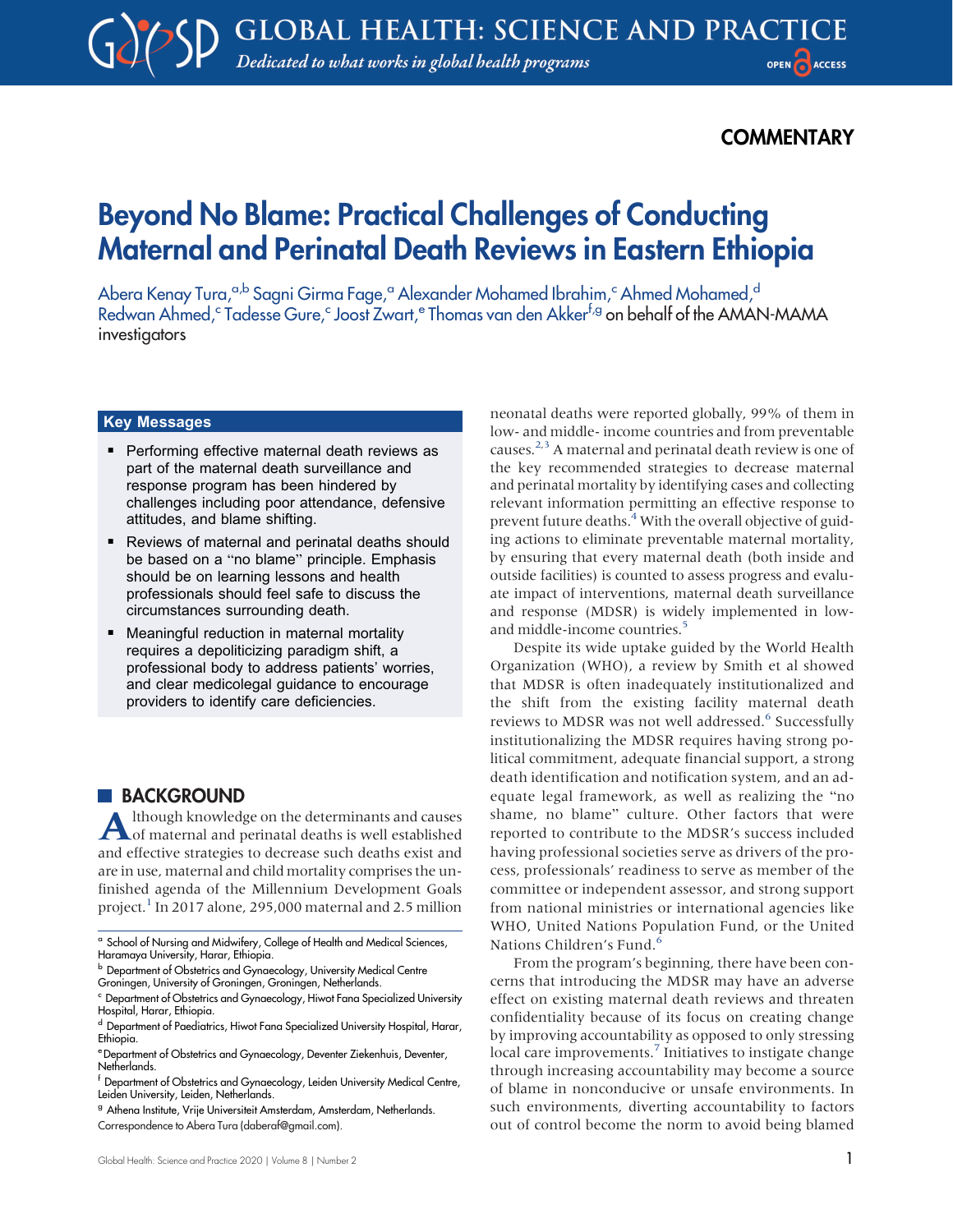Successfully institutionalizing the MDSR requires having strong political commitment, adequate financial support, adequate legal framework, and a "no shame, no blame" culture.

for poor outcomes.<sup>[8](#page-3-7)</sup> Such situations have been reported in several death review practices. $9-11$  $9-11$  $9-11$ 

Successful maternal death reviews require supportive political and policy environments, individual responsibility and ownership, a proactive institutional ethos, and promotion of learning as a crucial part of improving services and quality of care.[12](#page-3-10) In contrast, fear of blame, lack of knowledge and skills, inadequate resources, missing documentations, and lack of clear guidelines comprise barriers to conduct effective death reviews.<sup>[13](#page-3-11)</sup>

Smith et al stated that successful implementation of MDSR requires building support for the process in the lower cadres of the health system.<sup>[14](#page-3-12)</sup> However, one of the challenges in the current MDSR implementation is its weak support at the lower-level facilities where the review process and identification of response are identified and implemented.[15](#page-3-13) Lower-level facilities were found to receive little support, and many review processes were directed toward avoiding conflicts through deflecting responsibility for adverse outcomes to factors out of control<sup>8</sup>-thereby affecting both the conclusion and the actions to be taken to avoid similar deaths in the future.

#### **MATERNAL DEATH REVIEWS IN** ETHIOPIA

The practice of maternal death reviews in Ethiopia goes back to the 1980s when Kwast et al conducted a confidential enquiry of maternal deaths in Addis Ababa.<sup>16</sup> Since then, only a few death review practices<sup>[17](#page-3-15)</sup> have been reported until the MDSR program was introduced in 2013[.18](#page-3-16) Ethiopia is one of the countries where the MDSR was initiated to accelerate the reduction in maternal mortality as promoted in the 2013 WHO global framework.<sup>[5](#page-3-4)</sup> Four annual reports of MDSR implementation have been produced to date.<sup>19</sup>

Improving care should first focus on evaluating the quality of care after clients reach the facilities.

Over the years, similar themes have emerged (delays in decision to seek care, delays in reaching appropriate facility, or not receiving appropriate care in facilities), and direct obstetric conditions are still the predominant cause of maternal deaths.[16](#page-3-14)[,17,](#page-3-15)[20](#page-3-18) Shortages of supplies and equipment continue to be reported to contribute to a majority of the deaths. In a study from facilities in Northern Ethiopia, only slightly more than half of the facilities were practicing good quality death reviews and took proper action for identified pro-blems.<sup>[15](#page-3-13)</sup> The Ethiopian MDSR, although reported as a success by some $21$  is characterized by low coverage (captured 7.4% of expected maternal deaths), low review (reviewed 8% of identified deaths), and low staff participation.<sup>[20](#page-3-18)</sup> Often, factors contributing to bad outcomes (deaths or delays) are stated to be the result of factors outside the control of local health workers and policy makers.<sup>[8,](#page-3-7)[15](#page-3-13)</sup>

In a recent qualitative study of MDSR implementation in Ethiopia, Melberg et al showed that highly politicizing maternal deaths, as indicated by the common slogan of "no mother should die while giving birth" everywhere hinders the identification, reporting, review, or assignment of causes to maternal deaths. Health workers and officers leading MDSRs are under so much pressure to meet the political requirement of zero maternal deaths that there is a strong incentive to substantially underreport.<sup>[8](#page-3-7)</sup>

The MDSR system functions without a national confidential enquiry to generate and recommend detailed lessons for practice and merely collates reports that arise from the bottom up reporting to generate annual MDSR reports.<sup>[19](#page-3-17)</sup> Thus, a safe and just national system of confidential enquiries could be of added value. Countries, like Kenya and Malawi, that have similar MDSR implementation challenges, including inadequately using the maternal death review process, underreporting of maternal deaths, lack of information on the response measures taken after a maternal death audit, and poor data quality, implemented confidential enquiries as a back-up.<sup>10[,11](#page-3-9)</sup> Confidential enquiries can improve the challenges seen in the MDSR by: (1) creating a pool of anonymous reviewers, who are not reviewing their own cases unlike MDSR, which will judge the practice against a set of standards; (2) having delinked cases from facilities, providers, or locations to minimize introducing biases or the fear of blame during the review process; and (3) generating national reports and recommendations that may influence practice of care or policy.

Given the increases in infrastructure and human capital in Ethiopia, $22$  improvements in the provision of care would be expected, thereby reducing the mortality and morbidity. Improving care should first focus on evaluating the quality of care after clients reach the facilities (delay 3) rather than on problems in the community and en route to the facilities. $^{23}$  $^{23}$  $^{23}$  But, the existing practice seems to focus on the delays in deciding to seek care (delay 1) and delays in reaching care (delay 2), which are partly out of the control of reviewing health staff and facility and sometimes totally out-side the realm of the health system.<sup>[15](#page-3-13)</sup> Previous reviews indicated that focusing on delay 1 and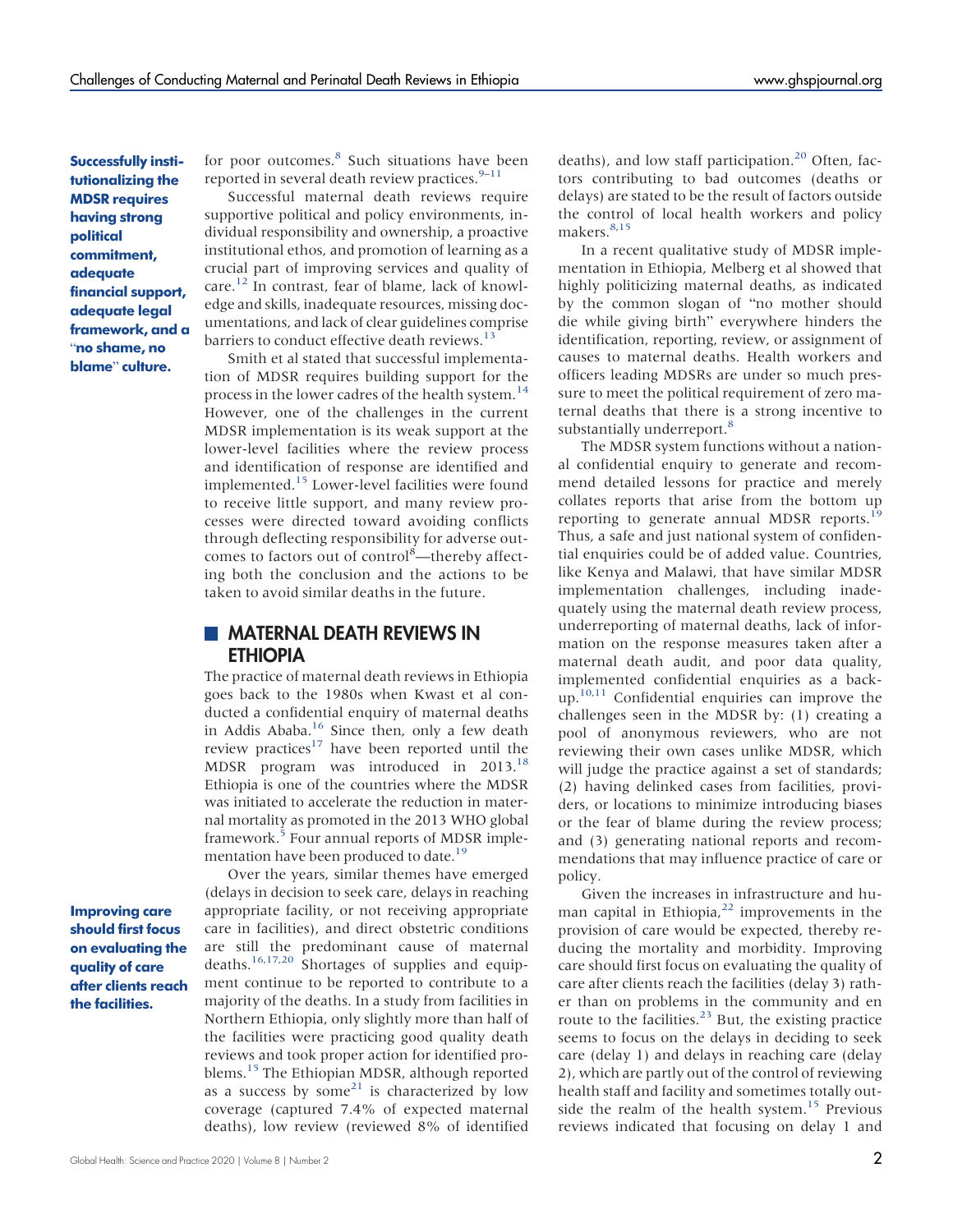2 could mask effective design of implementation by focusing more on outside factors.<sup>[24](#page-4-2)[,25](#page-4-3)</sup> Such reviews would result in generating unrealistic recommendations as the factors are outside of their sphere of influence.

### **THE PRACTICAL CHALLENGES IN** EASTERN ETHIOPIA

On paper, maternal death reviews have been conducted in Eastern Ethiopia as part of the national MDSR program.[18,](#page-3-21)[20](#page-3-22) In practice, performing effective death reviews suffered from poor attendance and a defensive attitude among participants, looking for deficiencies in care before a woman reached the hospital. This resulted in commonplace observations such as "lack of antenatal care," "lack of awareness about danger signs in the woman," "late referral," or "absent prereferral management," which appear to transfer responsibility for bad outcomes to the woman and refer-ring facilities.<sup>[20,](#page-3-22)[26](#page-4-4)[,27](#page-4-5)</sup> In addition, existing death reviews did not include perinatal deaths yet contrary to the change of MDSR to maternal and perinatal death surveillance and response. Such challenges of not adequately reviewing perinatal mortality has been reported previously.<sup>[15,](#page-3-23)[28](#page-4-6)</sup> Given the high burden of maternal mortality in many low-resource countries, effective perinatal death review will not be within reach in a shorter time.<sup>15</sup>

Moreover, learning during the audit was hampered by political sensitivities surrounding maternal death—a desire for no maternal deaths by political leaders and higher officials in hospitals or health bureaus.<sup>[8](#page-3-24)</sup> No or few maternal deaths were reported to occur in referring hospitals and health centers, while "(near-) death on arrival" was observed to be a common problem in the majority of the referral hospitals. At the lower-facility level, a woman in very critical condition sometimes appeared to be referred out immediately, sometimes without starting prereferral life-supporting care, out of fear that she would die at that facility. Such women will be registered by receiving facilities as "death on arrival." These deaths will mostly not be reviewed by the receiving hospitals' death review committee since they are thought to be the result of deficient care at the community level or at the level of referring facilities or because available information and documentation were insufficient for conducting a death review. Moreover, at the lower facilities, these deaths subsequently end up being forgotten since the referring facility will not perform a death review—but are reported as referred cases—and will mostly not

Global Health: Science and Practice 2020 | Volume 8 | Number 2 3

even learn that referred women had passed away due to absence of appropriate feedback from higher to lower levels of care.<sup>[29](#page-4-7)</sup>

Reviews of maternal and perinatal deaths should be based on a "no blame" principle. $4,30$  $4,30$ Emphasis should be on learning lessons, and health professionals should feel safe to discuss the circumstances surrounding each death.[4](#page-3-25) To improve the quality of maternal death reviews, the averting maternal and neonatal morbidity and mortality through obstetric audit (AMAN-MAMA) project was started in 2018 in selected hospitals in Eastern Ethiopia. As part of this program, 2 maternal and perinatal death review sessions were conducted, one in September 2018 and a second one in January 2019. The sessions were well attended by staff from all cadres from hospital management to health center staff, as well as experienced international assessors, all participants showed great motivation from all participants to contribute to case assessments, and learning and self-reflection were emphasized. During both sessions, unforeseen incidents hampered an effective audit process and forced the authors to consider that a "no blame" attitude during a maternal death review now collides with daily realities in Ethiopian life.

In September 2018, on the third day of the organized sessions, an attendee—a staff member at a neonatal care unit—did not show up to the session because he had been blamed and jailed for a pediatric death. He was later released from custody and charges were dropped. In addition, during the second maternal death review meeting held in one of the hospitals, a police officer, who was the partner of a woman receiving care, attacked the attending physician in the labor ward because he did not want his wife to give her informed consent for a cesarean delivery to be performed. His attack turned the hospital grounds into a violent scene with groups of people attacking one another, thus the circumstances for the maternal review session suddenly changed from ideal to impossible. These incidents illustrate how the realities in many low- and middle- income countries, such as lack of infrastructure to assess professional conduct and sudden interference by the public or police, may hamper feelings of safety to discuss bad outcomes among health professionals.

In a country on its long way to become a democratic state, civil unrest, lack of a professional body to address patients' worries regarding quality of health care, and absence of clear medicolegal guidance in general $31$  hamper professionals to come forward and identify care deficiencies. Such factors comprise a threat to the advances that are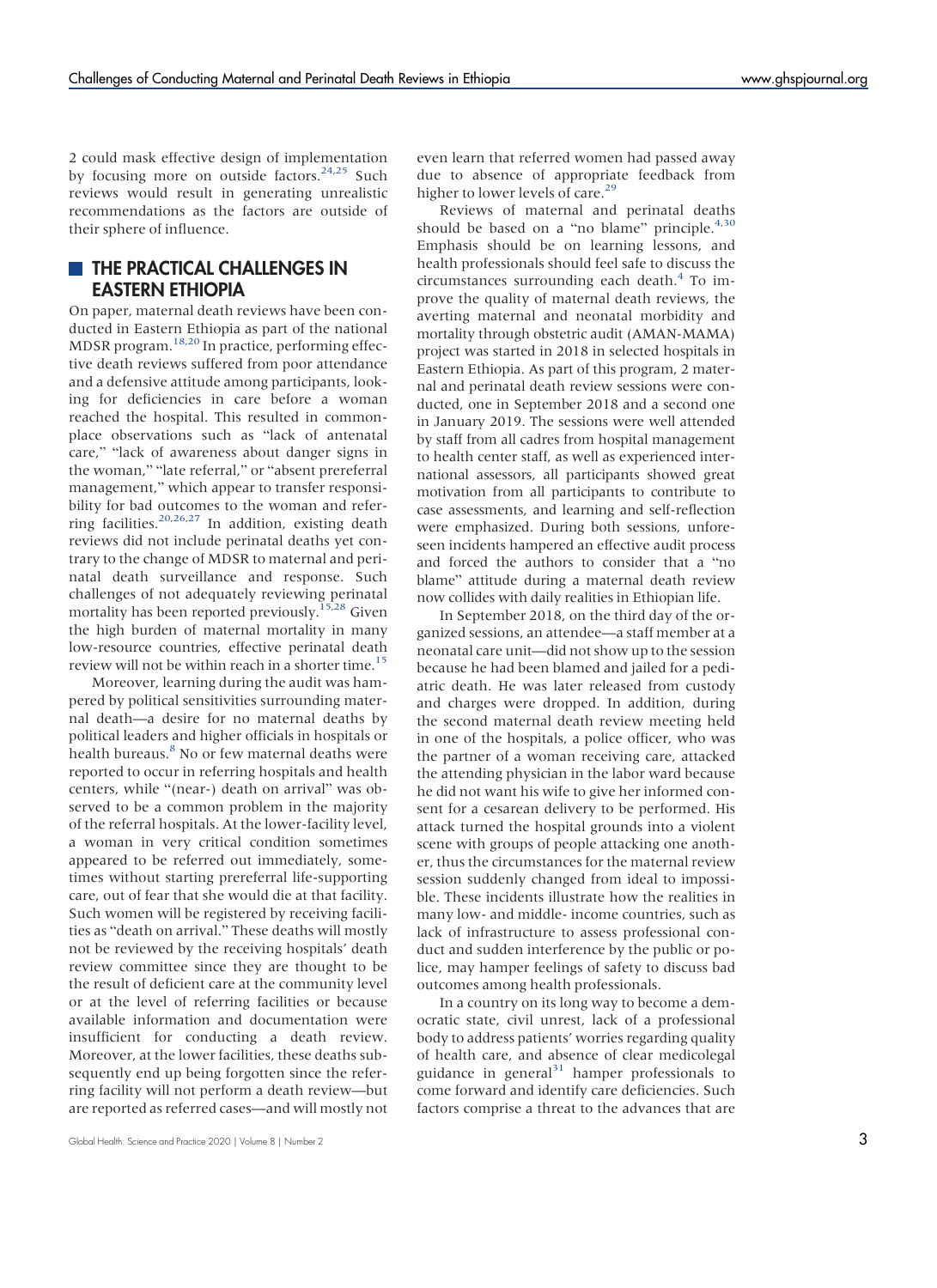being made in Ethiopia and many other emerging economies at present in improving pregnancy outcomes for their populations.[32](#page-4-10) There should be an agreement on the best societal outcomes and collaboration between public health and law enforcements to improve health.<sup>33</sup> These scenarios underline the importance of addressing medicolegal aspects of death reviews both in principle and practice.<sup>[31](#page-4-9)</sup>

#### **THE WAY FORWARD**

Although ending preventable maternal mortality requires political priority,<sup>34</sup> direct interference in the health system may not accelerate progress and may even deter the situation. $8$  In a country where maternal mortality is a highly political phenomenon,[8](#page-3-24)[,35](#page-4-13) meaningful reduction in maternal mortality requires a depoliticizing paradigm shift. Health care providers should work within a conducive environment that enables them to thoroughly evaluate the pathways to death and generate lessons using their own perspectives, rather than using the narrow political lens of achieving the "no mother should die while giving birth" slogan everywhere and every time.

Acknowledgments: AMAN-MAMA investigators are Abera Kenay Tura, Sicco Scherjon, Jelle Stekelenburg, Jos van Roosmalen, Joost Zwart, and Thomas van den Akker. The content and views expressed by the authors in this publication do not necessarily reflect the views of Laerdal Foundation.

Funding: The maternal and perinatal death review was funded by Laerdal Foundation (ref no: 40241) as part of the AMAN-MAMA project.

<span id="page-3-0"></span>Competing interests: None declared.

#### <span id="page-3-1"></span>**REFERENCES**

- 1. World Health Organization (WHO). Strategies Towards Ending Preventable Maternal Mortality (EPMM). Geneva: WHO; 2015. [http://apps.who.int/iris/bitstream/10665/153544/1/](http://apps.who.int/iris/bitstream/10665/153544/1/9789241508483_eng.pdf?ua=1) [9789241508483\\_eng.pdf?ua=1](http://apps.who.int/iris/bitstream/10665/153544/1/9789241508483_eng.pdf?ua=1). Accessed March 1, 2020.
- <span id="page-3-2"></span>2. United Nations Children's Fund (UNICEF), World Health Organization, United Nations. Levels & Trends in Child Mortality: Report 2018. UNICEF; 2018. [https://www.unicef.org/](https://www.unicef.org/publications/index_103264.html) [publications/index\\_103264.html.](https://www.unicef.org/publications/index_103264.html) Accessed March 1, 2020.
- <span id="page-3-3"></span>3. World Health Organization (WHO), United Nations Children's Fund, United Nations Population Fund, World Bank Group, and United Nations Population Division. Trends in Maternal Mortality 2000 to 2017. Geneva: WHO; 2019. [https://apps.who.int/iris/](https://apps.who.int/iris/bitstream/handle/10665/327595/9789241516488-eng.pdf?ua=1) [bitstream/handle/10665/327595/9789241516488-eng.pdf?](https://apps.who.int/iris/bitstream/handle/10665/327595/9789241516488-eng.pdf?ua=1) [ua=1](https://apps.who.int/iris/bitstream/handle/10665/327595/9789241516488-eng.pdf?ua=1). Accessed March 1, 2020.
- <span id="page-3-25"></span>4. World Health Organization (WHO). Beyond the Numbers. Reviewing Maternal Deaths and Complications to Make Pregnancy Safer. Geneva: WHO; 2004. [http://whqlibdoc.who.int/](http://whqlibdoc.who.int/publications/2004/9241591838.pdf?ua=1) [publications/2004/9241591838.pdf?ua=1](http://whqlibdoc.who.int/publications/2004/9241591838.pdf?ua=1). Accessed March 1, 2020.
- <span id="page-3-7"></span><span id="page-3-6"></span><span id="page-3-5"></span><span id="page-3-4"></span>6. Smith H, Ameh C, Roos N, Mathai M, Broek NVD. Implementing maternal death surveillance and response: a review of lessons from country case studies. BMC Pregnancy Childbirth. 2017; 17(1):233. [CrossRef](https://doi.org/10.1186/s12884-017-1405-6). [Medline](http://www.ncbi.nlm.nih.gov/pubmed/28716124)
- 7. De Brouwere V, Lewis G, Filippi V, et al. Maternal death reviews. Lancet. 2013;381(9879):1718–1719. [CrossRef.](https://doi.org/10.1016/s0140-6736(13)61076-4) [Medline](http://www.ncbi.nlm.nih.gov/pubmed/23683635)
- <span id="page-3-24"></span><span id="page-3-8"></span>8. Melberg A, Mirkuzie AH, Sisay TA, Sisay MM, Moland KM. 'Maternal deaths should simply be 0': politicization of maternal death reporting and review processes in Ethiopia. Health Policy Plan. 2019;34(7):492–498. [CrossRef](https://doi.org/10.1093/heapol/czz075). [Medline](http://www.ncbi.nlm.nih.gov/pubmed/31365076)
- <span id="page-3-20"></span>9. Armstrong CE, Lange IL, Magoma M, Ferla C, Filippi V, Ronsmans C. Strengths and weaknesses in the implementation of maternal and perinatal death reviews in Tanzania: perceptions, processes and practice. Trop Med Int Health. 2014;19(9):1087–1095. [CrossRef](https://doi.org/10.1111/tmi.12353). **[Medline](http://www.ncbi.nlm.nih.gov/pubmed/25039579)**
- <span id="page-3-9"></span>10. Abouchadi S, Zhang WH, De Brouwere V. Underreporting of deaths in the maternal deaths surveillance system in one region of Morocco. PLoS One. 2018;13(1):e0188070. [CrossRef.](https://doi.org/10.1371/journal.pone.0188070) [Medline](http://www.ncbi.nlm.nih.gov/pubmed/29385140)
- <span id="page-3-11"></span><span id="page-3-10"></span>11. Agaro C, Beyeza-Kashesya J, Waiswa P, et al. The conduct of maternal and perinatal death reviews in Oyam District, Uganda: a descriptive cross-sectional study. BMC Womens Health. 2016;16:38. [CrossRef](https://doi.org/10.1186/s12905-016-0315-5). [Medline](http://www.ncbi.nlm.nih.gov/pubmed/27418127)
- 12. Lewis G. The cultural environment behind successful maternal death and morbidity reviews. BJOG. 2014;121 Suppl 4:24–31. [CrossRef](https://doi.org/10.1111/1471-0528.12801). **[Medline](http://www.ncbi.nlm.nih.gov/pubmed/25236630)**
- <span id="page-3-12"></span>13. Lusambili A, Jepkosgei J, Nzinga J, English M. What do we know about maternal and perinatal mortality and morbidity audits in sub-Saharan Africa? A scoping literature review. Int J Human Rights Healthcare. 2019;12(3):192–207. [CrossRef](https://doi.org/10.1108/IJHRH-07-2018-0052)
- <span id="page-3-14"></span><span id="page-3-13"></span>14. Smith H, Ameh C, Godia P, et al. Implementing maternal death surveillance and response in Kenya: incremental progress and lessons learned. Glob Health Sci Pract. 2017;5(3):345–354. [CrossRef](https://doi.org/10.9745/ghsp-d-17-00130). **[Medline](http://www.ncbi.nlm.nih.gov/pubmed/28963171)**
- <span id="page-3-23"></span>15. Ayele B, Gebretnsae H, Hadgu T, et al. Maternal and perinatal death surveillance and response in Ethiopia: achievements, challenges and prospects. PLoS One. 2019;14(10):e0223540. [CrossRef](https://doi.org/10.1371/journal.pone.0223540). [Medline](http://www.ncbi.nlm.nih.gov/pubmed/31603937)
- <span id="page-3-16"></span><span id="page-3-15"></span>16. Kwast B, Bekele M, Yoseph S, Gossa A, Mehari L, Frost O. Confidential enquiries into maternal deaths in Addis Ababa, Ethiopia 1981-1983. J Obstet Gynaecol East Central Afr.1989;8:75–82.
- 17. Gaym A. A review of maternal mortality at Jimma hospital, Southwestern Ethiopia. Ethiopian J Health Dev. 2000;14(2):215-223. [CrossRef](https://doi.org/10.4314/ejhd.v14i2.9922)
- <span id="page-3-21"></span><span id="page-3-18"></span><span id="page-3-17"></span>18. Federal Democratic Republic of Ethiopia, Ministry of Health (MOH). Maternal Death Surveillance and Response (MDSR) Technical Guideline. Addis Ababa, Ethiopia: MOH; 2014. [http://mdsr](http://mdsr-action.net/wp-content/uploads/2016/11/Ethiopia-MDSR-revised-guidelines.pdf)[action.net/wp-content/uploads/2016/11/Ethiopia-MDSR-revised](http://mdsr-action.net/wp-content/uploads/2016/11/Ethiopia-MDSR-revised-guidelines.pdf)[guidelines.pdf.](http://mdsr-action.net/wp-content/uploads/2016/11/Ethiopia-MDSR-revised-guidelines.pdf) Accessed April 28, 2020.
- 19. MDSR Action Network. National Reports. [http://mdsr-action.net/](http://mdsr-action.net/ethiopia/national-reports/) [ethiopia/national-reports/](http://mdsr-action.net/ethiopia/national-reports/). Accessed June 24, 2019.
- <span id="page-3-22"></span><span id="page-3-19"></span>20. Ethiopian Public Health Institute Center for Public Health Emergency Management. National Maternal Death Surveillance and Response (MDSR) Annual Report, 2009 EFY. [https://www.ephi.gov.et/](https://www.ephi.gov.et/images/pictures/download2010/EPHI_cPHEM_MDSR_2009EFY_Annual_Report_01082018_Final_Eng.pdf.pdf) [images/pictures/download2010/EPHI\\_cPHEM\\_MDSR\\_2009EFY\\_](https://www.ephi.gov.et/images/pictures/download2010/EPHI_cPHEM_MDSR_2009EFY_Annual_Report_01082018_Final_Eng.pdf.pdf) [Annual\\_Report\\_01082018\\_Final\\_Eng.pdf.pdf.](https://www.ephi.gov.et/images/pictures/download2010/EPHI_cPHEM_MDSR_2009EFY_Annual_Report_01082018_Final_Eng.pdf.pdf) Published December 2017. Accessed April 28, 2020.
- 21. Abebe B, Busza J, Hadush A, et al. 'We identify, discuss, act and promise to prevent similar deaths': a qualitative study of Ethiopia's